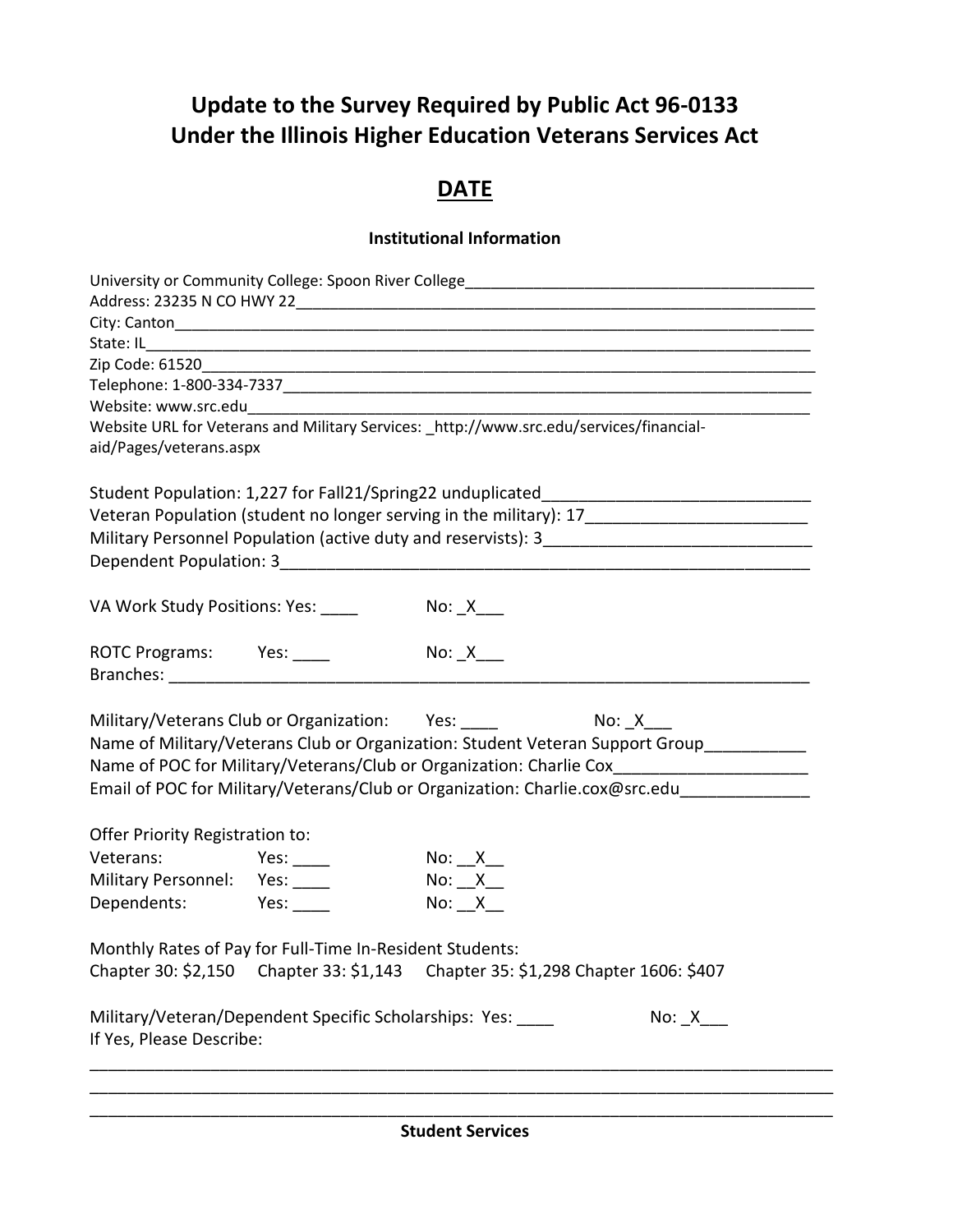Please describe programs and services available to veterans, military personnel and families.

Spoon River College offers Veterans, military personnel and families many free programs and services. The Learning Resource Center at SRC provides academic support for all students by offering tutoring, mentoring, Canvas help, study resources, and research assistance and instruction. SRC offers professional, confidential, accessible, and brief solution based therapy for students, free of charge, which is directed at helping students succeed in the college environment. When specialized, long-term services are needed, referrals to off-campus professionals may be made. SRC offers several free career and job placement services for students. SRC offers accommodations for qualified students with a documented disability. SRC has a Financial Aid Coordinator, located on the Canton Campus and a Financial Aid/Veterans Specialist located on the Macomb Campus who both serve as Veterans School Certifying Officials. These staff members support Veterans with assistance in applying for and utilizing Federal and State Veteran benefits as well as completing the financial aid process. Bi-weekly newsletters are sent out to Veteran students at SRC. The newsletters provide Veteran students with current information about campus events, Federal and State aid programs and other helpful resources for the student and families.

Please indicate which of the following provide programs or services designed for veterans or military personnel and their families:

- \_\_X\_\_ Academic Advising Office
- \_\_X\_\_ Academic Support/Tutoring
- \_\_X\_\_ Admissions Office
- \_\_\_\_\_ Campus Social Events
- \_\_X\_\_ Career Services
- \_\_X\_\_ Counseling Center
- \_\_\_\_\_ Bursar Office
- \_\_X\_\_ Disability Service Office
- \_\_\_\_\_ Employment Assistance
- \_\_X\_\_ Financial Aid Office
- \_\_\_\_\_ Health Services
- \_\_\_\_\_ Mentoring
- \_\_\_\_\_ Orientation
- \_\_\_\_\_ Student Center
- \_\_X\_\_ Transition Assistance
- \_\_X\_\_ Tuition Assistance Counseling
- \_\_\_\_\_ Veterans Center
- \_\_\_\_\_ Other (please specify)

Please indicate which of the following communication methods are used to inform currently enrolled veterans, military personnel and their families about programs and services available to them:

\_\_\_\_\_\_\_\_\_\_\_\_\_\_\_\_\_\_\_\_\_\_\_\_\_\_\_\_\_\_\_\_\_\_\_\_\_\_\_\_\_\_\_\_\_\_\_\_\_\_\_\_\_\_\_\_\_\_\_\_\_\_\_\_\_\_\_\_\_\_\_\_\_\_\_\_\_\_\_\_ \_\_\_\_\_\_\_\_\_\_\_\_\_\_\_\_\_\_\_\_\_\_\_\_\_\_\_\_\_\_\_\_\_\_\_\_\_\_\_\_\_\_\_\_\_\_\_\_\_\_\_\_\_\_\_\_\_\_\_\_\_\_\_\_\_\_\_\_\_\_\_\_\_\_\_\_\_\_\_\_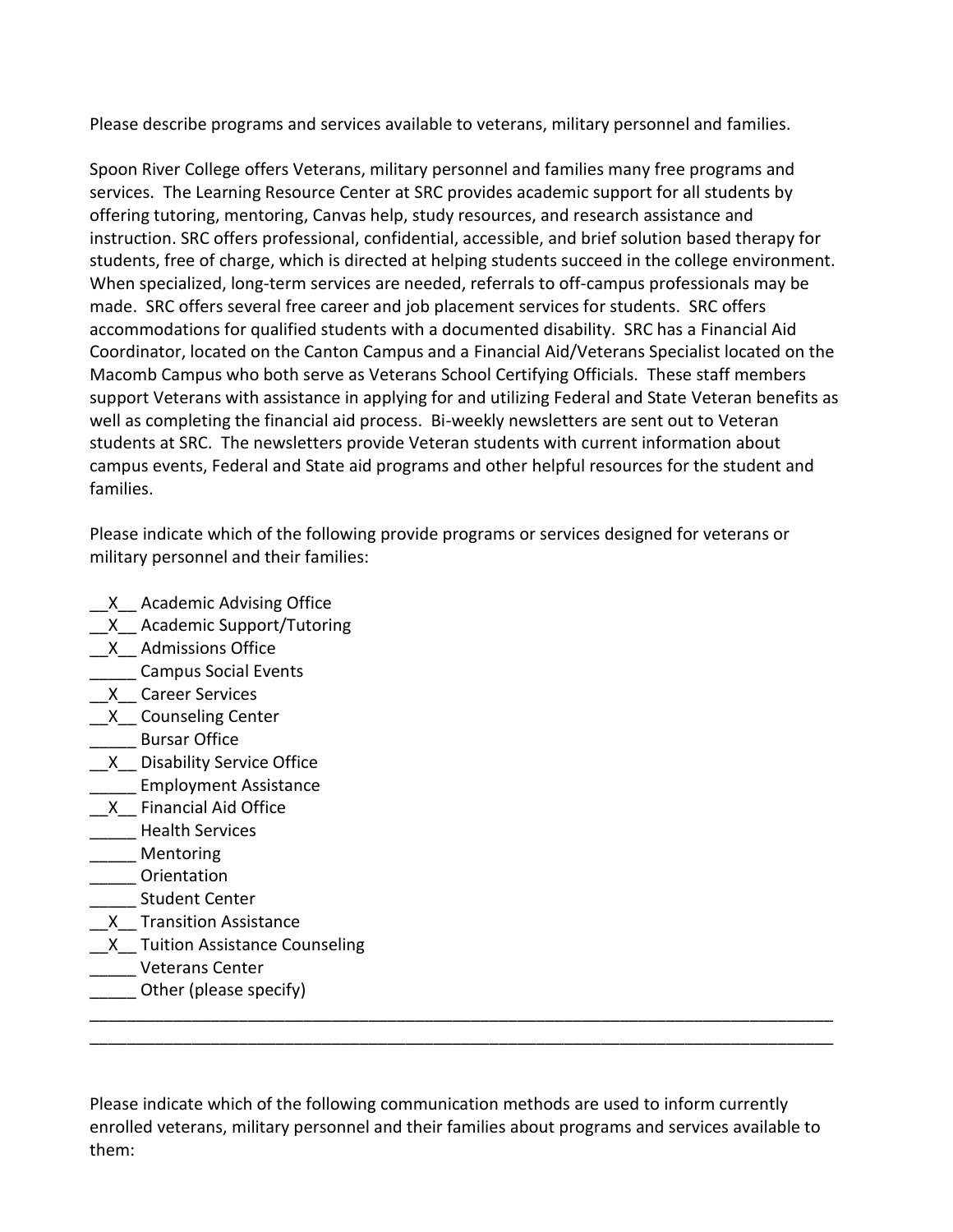|              | Advisor                     |
|--------------|-----------------------------|
|              | $X$ College Catalog         |
| $\mathsf{X}$ | Email                       |
| $\mathsf{X}$ | Mailing                     |
|              | <b>Print Advertisements</b> |
| $\mathsf{X}$ | Online                      |
|              | Other (please describe)     |
|              |                             |

Please describe how your institution tracks retention and goal completion of veterans and military personnel:

\_\_\_\_\_\_\_\_\_\_\_\_\_\_\_\_\_\_\_\_\_\_\_\_\_\_\_\_\_\_\_\_\_\_\_\_\_\_\_\_\_\_\_\_\_\_\_\_\_\_\_\_\_\_\_\_\_\_\_\_\_\_\_\_\_\_\_\_\_\_\_\_\_\_\_\_\_\_\_\_ \_\_\_\_\_\_\_\_\_\_\_\_\_\_\_\_\_\_\_\_\_\_\_\_\_\_\_\_\_\_\_\_\_\_\_\_\_\_\_\_\_\_\_\_\_\_\_\_\_\_\_\_\_\_\_\_\_\_\_\_\_\_\_\_\_\_\_\_\_\_\_\_\_\_\_\_\_\_\_\_ \_\_\_\_\_\_\_\_\_\_\_\_\_\_\_\_\_\_\_\_\_\_\_\_\_\_\_\_\_\_\_\_\_\_\_\_\_\_\_\_\_\_\_\_\_\_\_\_\_\_\_\_\_\_\_\_\_\_\_\_\_\_\_\_\_\_\_\_\_\_\_\_\_\_\_\_\_\_\_\_

\_\_\_\_\_\_\_\_\_\_\_\_\_\_\_\_\_\_\_\_\_\_\_\_\_\_\_\_\_\_\_\_\_\_\_\_\_\_\_\_\_\_\_\_\_\_\_\_\_\_\_\_\_\_\_\_\_\_\_\_\_\_\_\_\_\_\_\_\_\_\_\_\_\_\_\_\_\_\_\_ \_\_\_\_\_\_\_\_\_\_\_\_\_\_\_\_\_\_\_\_\_\_\_\_\_\_\_\_\_\_\_\_\_\_\_\_\_\_\_\_\_\_\_\_\_\_\_\_\_\_\_\_\_\_\_\_\_\_\_\_\_\_\_\_\_\_\_\_\_\_\_\_\_\_\_\_\_\_\_\_ \_\_\_\_\_\_\_\_\_\_\_\_\_\_\_\_\_\_\_\_\_\_\_\_\_\_\_\_\_\_\_\_\_\_\_\_\_\_\_\_\_\_\_\_\_\_\_\_\_\_\_\_\_\_\_\_\_\_\_\_\_\_\_\_\_\_\_\_\_\_\_\_\_\_\_\_\_\_\_\_

Each Veteran is assigned an Academic Advisor who coordinates progress toward degree completion.

Please indicate which accommodations are made for students called to active duty during a term, semester or quarter.

- X Tuition and fee refund policy
- \_\_\_\_\_ Leave of absence policy
- \_X\_\_\_ Distance education options to complete coursework
- X Other (please describe)

Military reservists called to active duty while enrolled at Spoon River College **prior** to December 1 or May 1 may withdraw from all classes and the College will offer tuition credit for a future semester or refund the money to the funding agency, depending on the source of financing. Students must provide the Dean of Student Services with a copy of their orders to request withdrawals and ensure that proper credit is given. Military reservists called to active duty while enrolled at Spoon River College **after** December 1 or May 1 may have completed enough of the class so that the grade could be offered. An incomplete should be offered only on the possibility of a very shout tour of duty (two to three weeks). If an incomplete is offered, and the student's tour goes beyond the deadline for the incomplete to be made up (nine weeks from the end of the semester), SRC will retroactively give the student a withdrawal rather than the automatic change to an "F" grade to protect the student.

Please indicate which accommodations are made for families of military personnel called to active duty during a term, semester or quarter.

- X Tuition and fee refund policy
- Leave of absence policy
- X Online options for continuing in the same semester
- \_\_X\_\_ Other (please describe)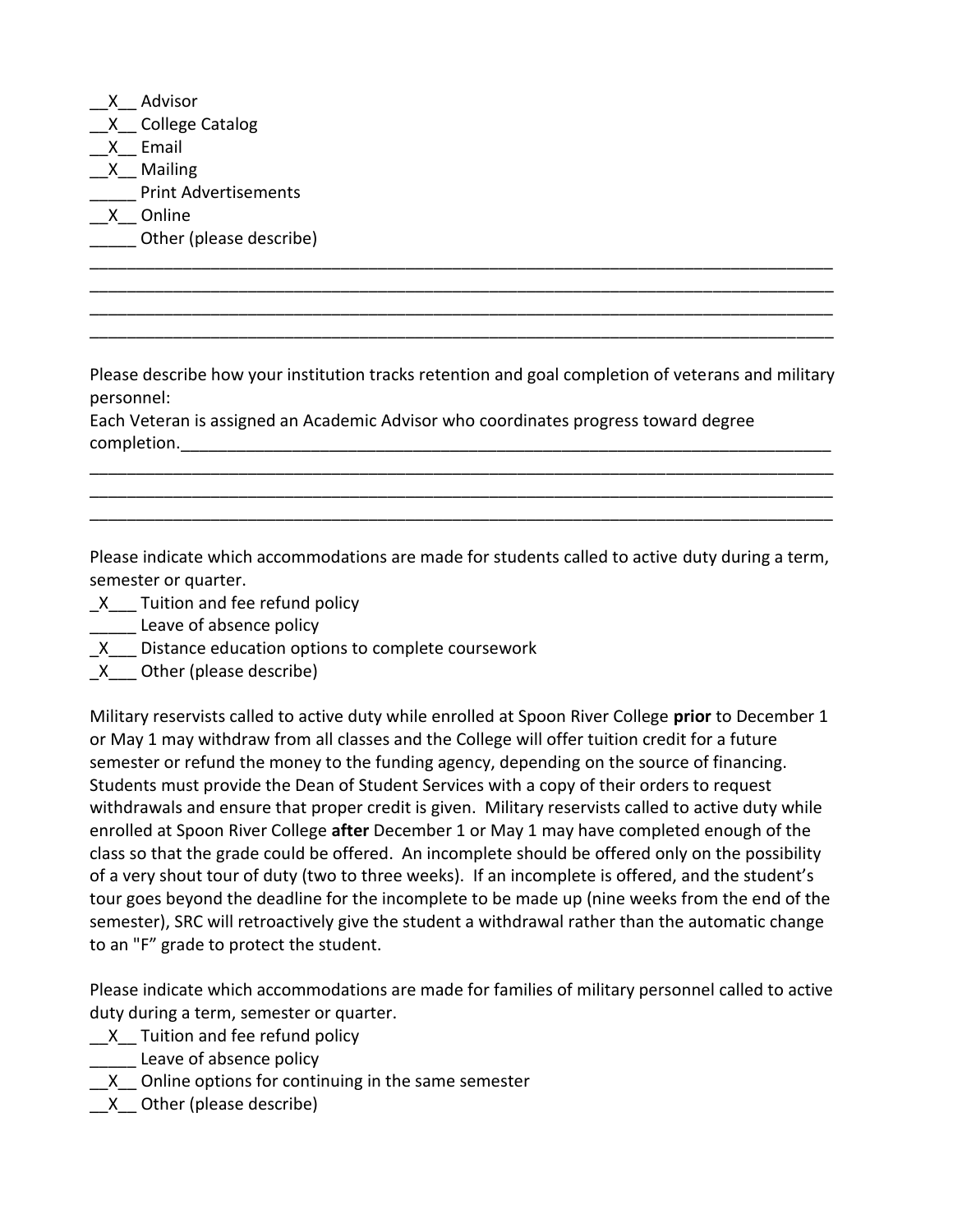Families of military personnel can take an incomplete and will then have nine weeks from the end of the semester to complete the remaining coursework

When called to active duty during the semester, would the semester count as a withdrawal?

 $X$  Yes \_\_\_\_\_ No

Comments: The student would also be offered the option to take an incomplete grade and be given nine weeks from the end of the semester to complete the remaining coursework. Does your institution accept military credit?

 $X$ <sup>Yes</sup>  $\rule{1em}{0.15mm}$  No

Does your institution use the ACE Guide to the Evaluation of Educational Experiences in the Armed Services in making determination for accepting credit?

 $X$ <sup>Yes</sup> \_\_\_\_\_ No

Does your institution accept Defense Activity for Non-Traditional Education Support (DANTES):

\_\_\_\_\_ Yes \_\_X\_\_ No

**Points of Contact**

#### **Administration**

| President: Curt Oldfield <b>Example 2018</b> |
|----------------------------------------------|
|                                              |
|                                              |
|                                              |
|                                              |
|                                              |
|                                              |
|                                              |
|                                              |
|                                              |
| <b>Veteran Coordinator</b>                   |
|                                              |
|                                              |
|                                              |
|                                              |
|                                              |
|                                              |
|                                              |
|                                              |
| Phone Number: 309-649-7030                   |

Email Address: jo.branson@src.edu\_\_\_\_\_\_\_\_\_\_\_\_\_\_\_\_\_\_\_\_\_\_\_\_\_\_\_\_\_\_\_\_\_\_\_\_\_\_\_\_\_\_\_\_\_\_\_\_\_\_\_

#### **Primary Veteran School Certifying Official**